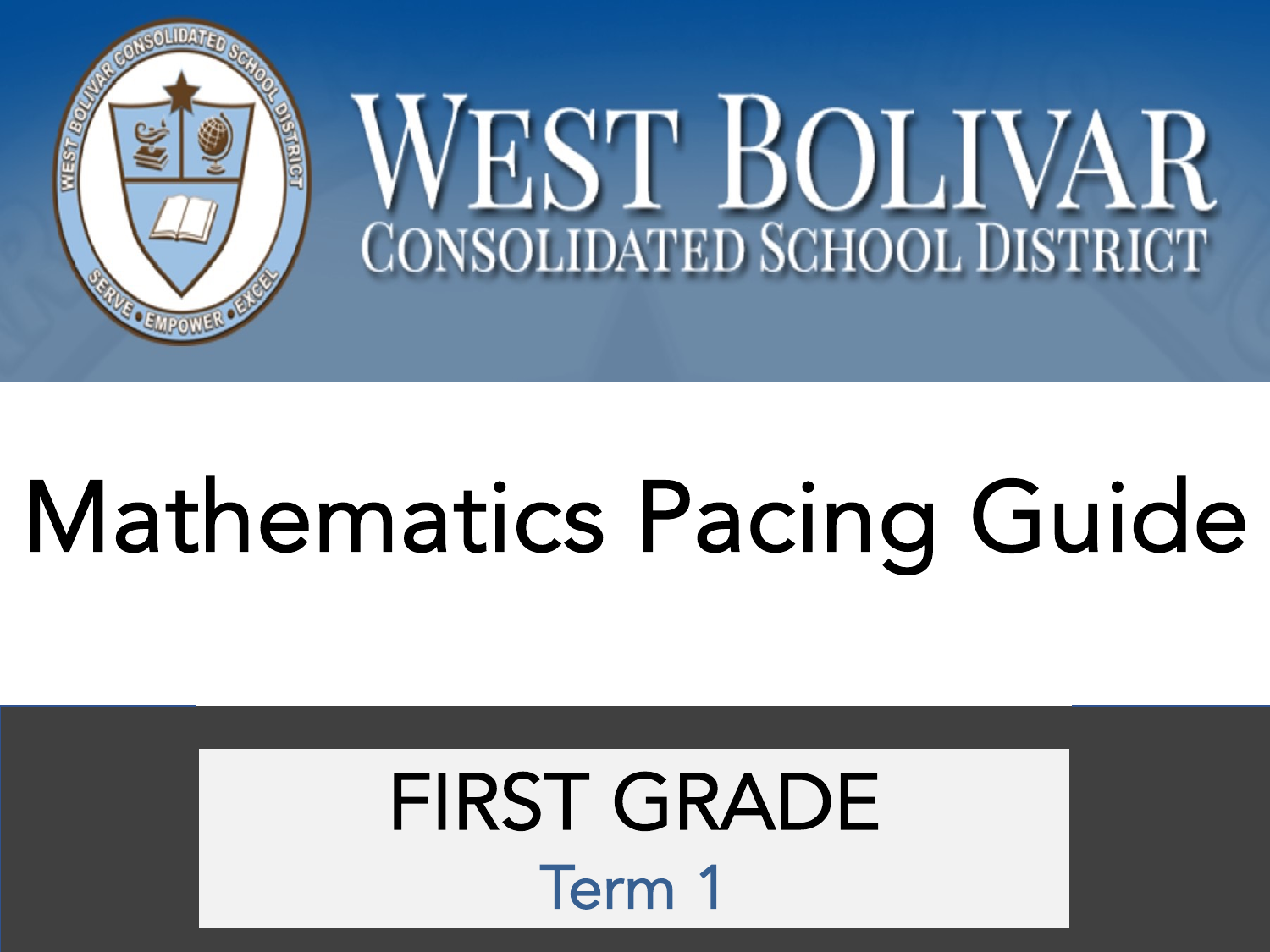

WEST BOLIVAR

| <b>FIRST NINE WEEKS</b>                                                                                                                                                                                                                                                                                                                                                                                                                                                                                               |  |                                               |
|-----------------------------------------------------------------------------------------------------------------------------------------------------------------------------------------------------------------------------------------------------------------------------------------------------------------------------------------------------------------------------------------------------------------------------------------------------------------------------------------------------------------------|--|-----------------------------------------------|
| <b>Suggested Number of Days for Unit: 15 days</b><br>Unit 1: Counting, Place Value and Numbers (Within 100)                                                                                                                                                                                                                                                                                                                                                                                                           |  |                                               |
| <b>Standards</b>                                                                                                                                                                                                                                                                                                                                                                                                                                                                                                      |  | <b>Suggested Number of Instructional Days</b> |
| 1.NBT.1<br>Count to 420, starting at any number less than 420. In this range, read and write<br>numerals and represent a number of objects with a written numeral. (Count to 100.)                                                                                                                                                                                                                                                                                                                                    |  | 6 Days                                        |
| <b>1.NBT.2</b><br>Understand that the two digits of a two-digit number represent amounts of tens and<br>ones. Understand the following as special cases:<br>10 can be thought of as bundle of ten ones - called a "ten."<br>a.<br>The numbers from 11 to 19 are composed of a ten and one, two, three, four, five,<br>b.<br>six, seven, eight, or nine ones.<br>The numbers 10, 20, 30, 40, 50, 60, 70, 80, 90 refer to one, two, three, four, five, six,<br>$ c_{\cdot} $<br>seven, eight, ornine tens (and 0 ones). |  | 3 Days                                        |
| <b>1.NBT.3</b><br>Compare two two-digit numbers based on meanings of the tens and ones digits,<br>recording the results of comparisons with the symbols $>$ , =, and <. (0 - 50)                                                                                                                                                                                                                                                                                                                                      |  | 4 Days                                        |
| <b>Unit Review</b>                                                                                                                                                                                                                                                                                                                                                                                                                                                                                                    |  | 1 Day                                         |
| <b>Unit Assessment</b>                                                                                                                                                                                                                                                                                                                                                                                                                                                                                                |  | 1 Day                                         |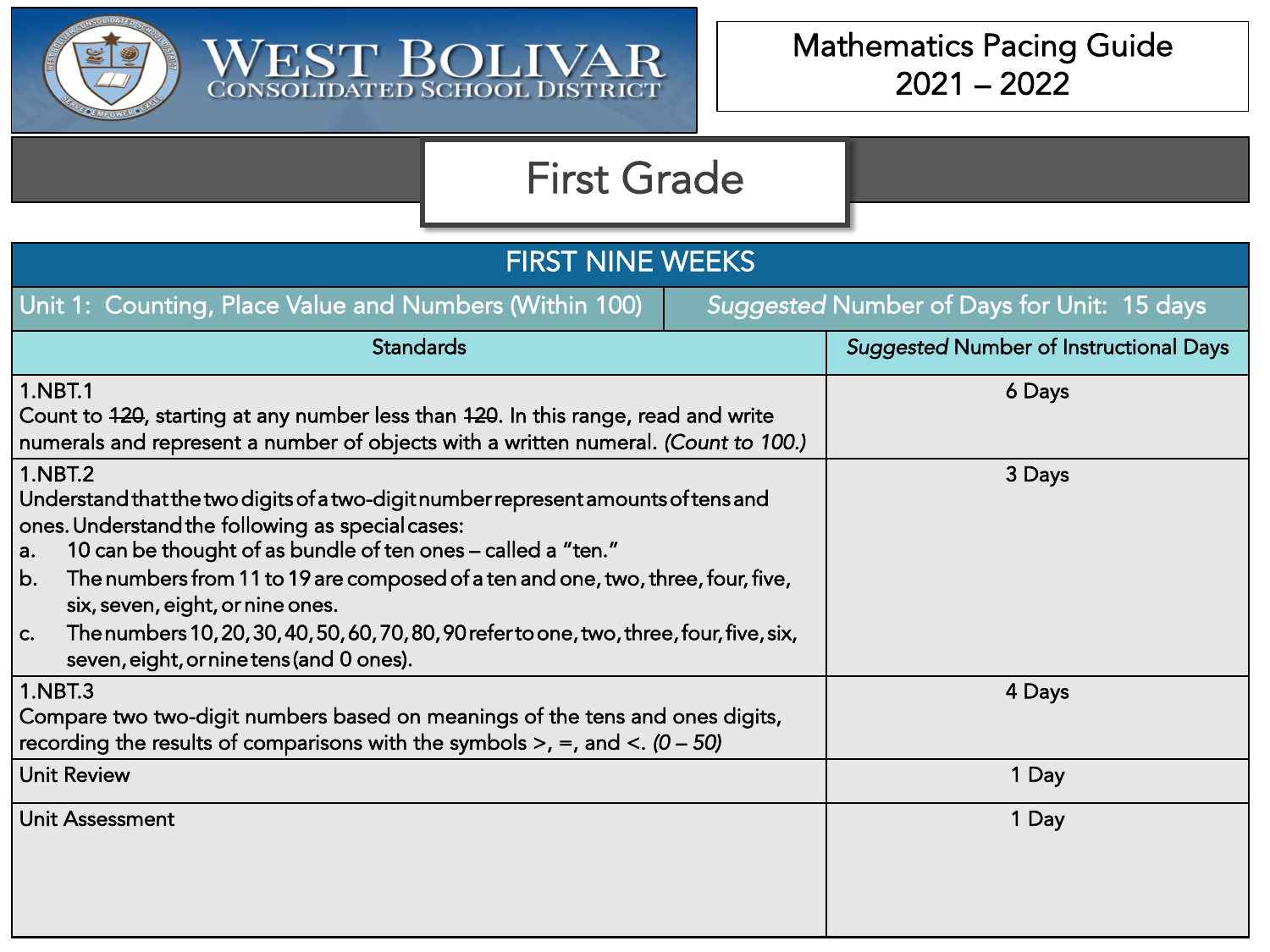

| Unit 2: Count, Read, and Write Numbers (Less than 120)                                                                                                                         | Suggested Number of Days for Unit: 10 days |                                               |
|--------------------------------------------------------------------------------------------------------------------------------------------------------------------------------|--------------------------------------------|-----------------------------------------------|
| <b>Standards</b>                                                                                                                                                               |                                            | <b>Suggested Number of Instructional Days</b> |
| 1.NBT.1<br>Count to 120, starting at any number less than 120. In this range, read and write<br>numerals and represent a number of objects with a written numeral.             |                                            | 5 Days                                        |
| $1.$ NBT $.3$<br>Compare two two-digit numbers based on meanings of the tens and ones digits,<br>recording the results of comparisons with the symbols $>$ , $=$ , and $\lt$ . |                                            | 3 Days                                        |
| <b>Unit Review</b>                                                                                                                                                             |                                            | 1 Day                                         |
| <b>Unit Assessment</b>                                                                                                                                                         |                                            | 1 Day                                         |

| Unit 3: Addition (Within 20)                                                                                                                                                                                                                                                                                                                                                                                                                                                                                                                               |  | <b>Suggested Number of Days for Unit: 15 days</b> |
|------------------------------------------------------------------------------------------------------------------------------------------------------------------------------------------------------------------------------------------------------------------------------------------------------------------------------------------------------------------------------------------------------------------------------------------------------------------------------------------------------------------------------------------------------------|--|---------------------------------------------------|
| <b>Standards</b>                                                                                                                                                                                                                                                                                                                                                                                                                                                                                                                                           |  | <b>Suggested Number of Instructional Days</b>     |
| 1.OA.5<br>Relate counting to addition and subtraction (e.g., by counting on 2 to add 2).                                                                                                                                                                                                                                                                                                                                                                                                                                                                   |  | 2 Days                                            |
| 1.OA.3<br>Apply properties of operations as strategies to add and subtract. Example:<br>If $8 + 3 = 11$ is known, then $3 + 8 = 11$ is also known. (Commutative property of<br>addition) To add $2 + 6 + 4 = 2 + 10 = 12$ . (Associative property of addition)                                                                                                                                                                                                                                                                                             |  | 2 Days                                            |
| 1.OA.6<br>Add and subtract within 20, demonstrating fluency for addition and subtraction<br>within 10. Use strategies such as counting on; making ten (e.g., $8 + 6 = 8 + 2 + 4 =$<br>10 + 4 = 14); decomposing a number leading to a ten (e.g., $13 - 4 = 13 - 3 - 1 =$<br>$10 - 1 = 9$ ; using the relationship between addition and subtraction (e.g., knowing<br>that $8 + 4 = 12$ , one knows $12 - 8 = 4$ ); and creating equivalent but easier or known<br>sums (e.g., adding $6 + 7$ by creating the known equivalent $6 + 6 + 1 = 12 + 1 = 13$ ). |  | 3 Days                                            |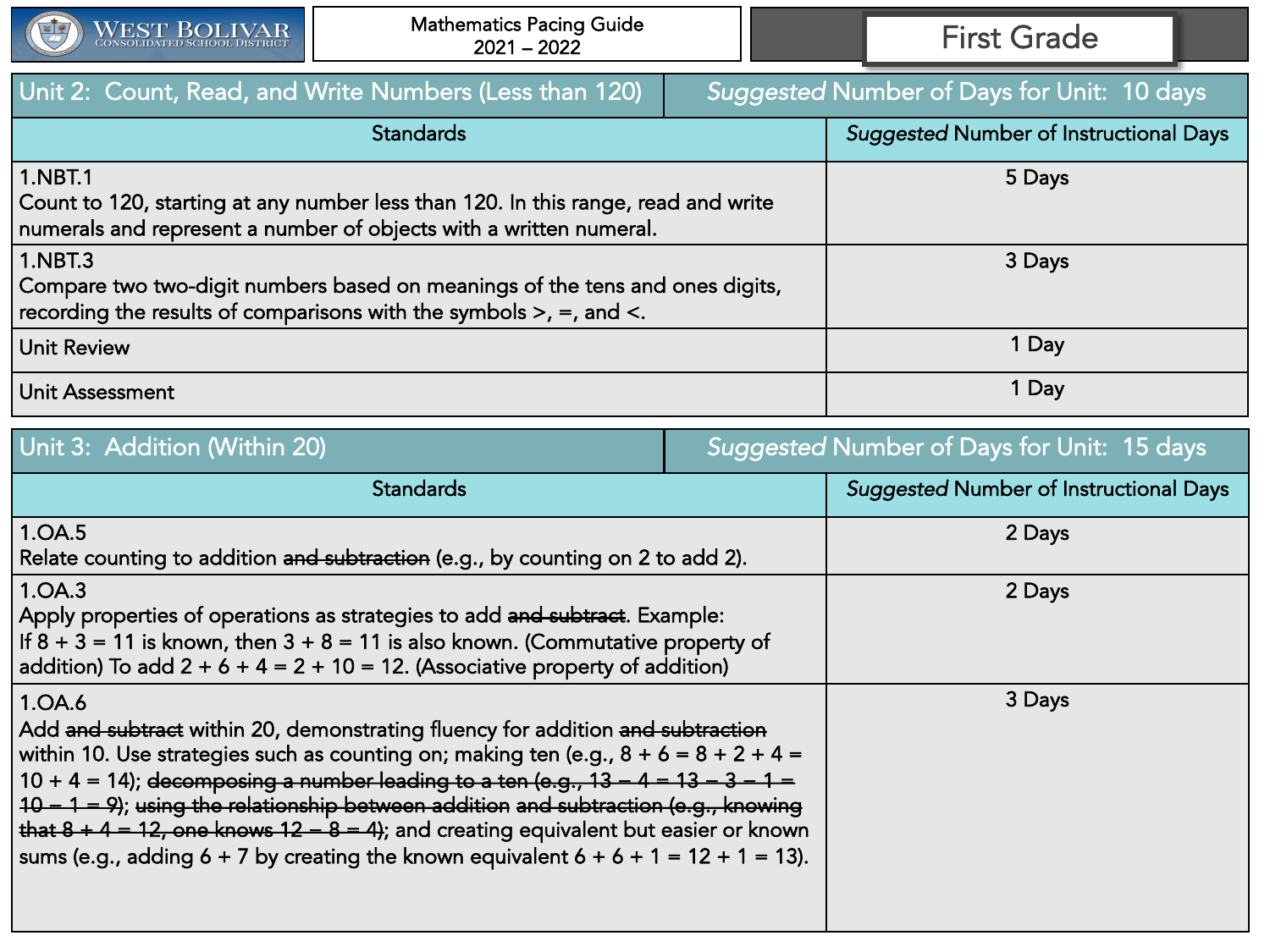

| Unit 3: Addition (Within 20)                                                                                                                                                                                                                                                                                                   | Suggested Number of Days for Unit: 15 days |                                               |
|--------------------------------------------------------------------------------------------------------------------------------------------------------------------------------------------------------------------------------------------------------------------------------------------------------------------------------|--------------------------------------------|-----------------------------------------------|
| <b>Standards</b>                                                                                                                                                                                                                                                                                                               |                                            | <b>Suggested Number of Instructional Days</b> |
| 1.OA.1<br>Use addition and subtraction within 20 to solve word problems involving situations<br>of adding to, taking from, putting together, taking apart, and comparing, with<br>unknowns in all positions, e.g., by using objects, drawings, and equations with a<br>symbol for the unknown number to represent the problem. |                                            | 3 Days                                        |
| 1.OA.2<br>Solve word problems that call for addition of three whole numbers whose sum is less<br>than or equal to 20, e.g., by using objects, drawings, and equations with a symbol<br>for the unknown number to represent the problem.                                                                                        |                                            | 3 Days                                        |
| <b>Unit Review</b>                                                                                                                                                                                                                                                                                                             |                                            | 1 Day                                         |
| <b>Unit Assessment</b>                                                                                                                                                                                                                                                                                                         |                                            | 1 Day                                         |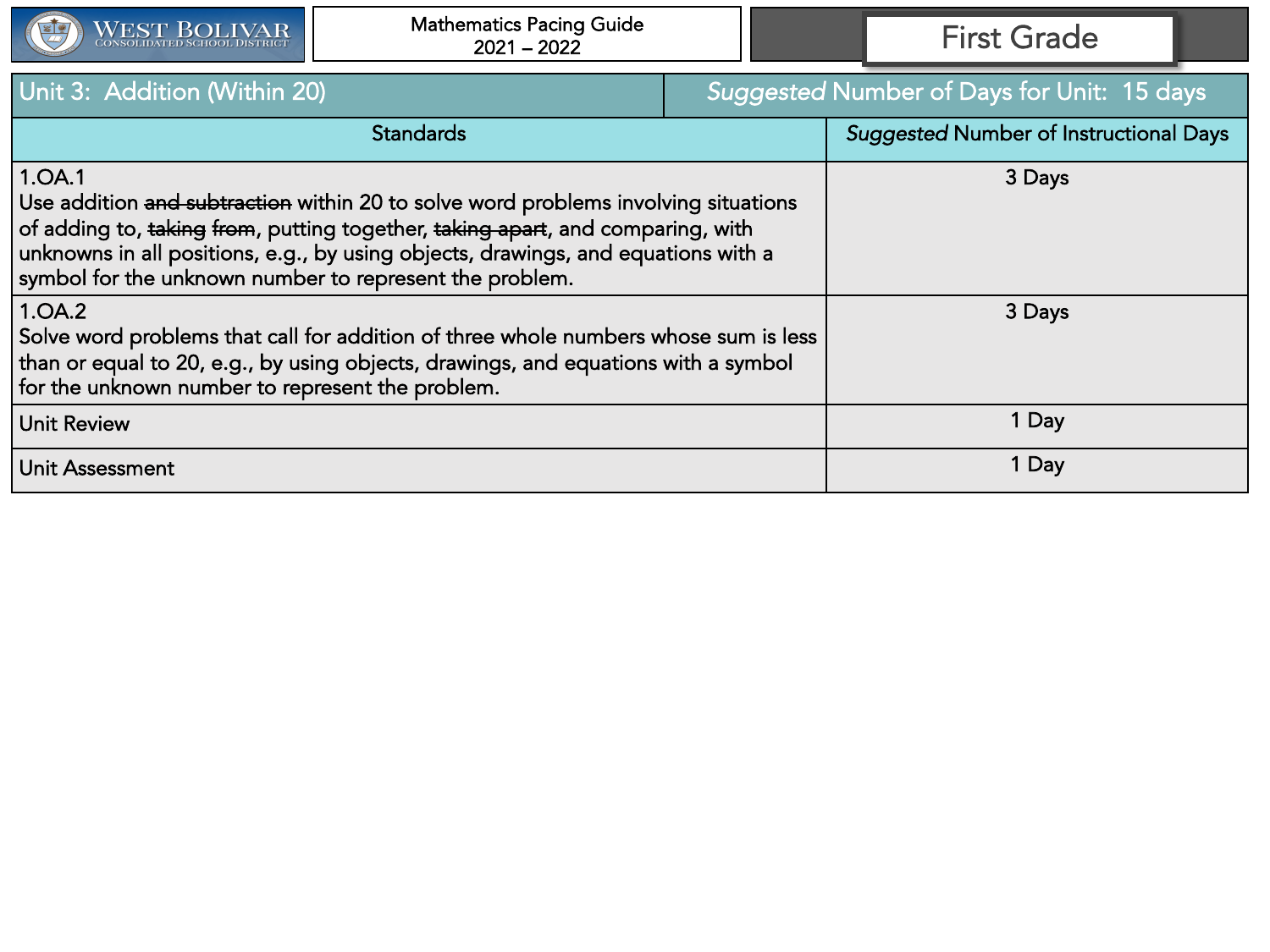

## Mathematics Pacing Guide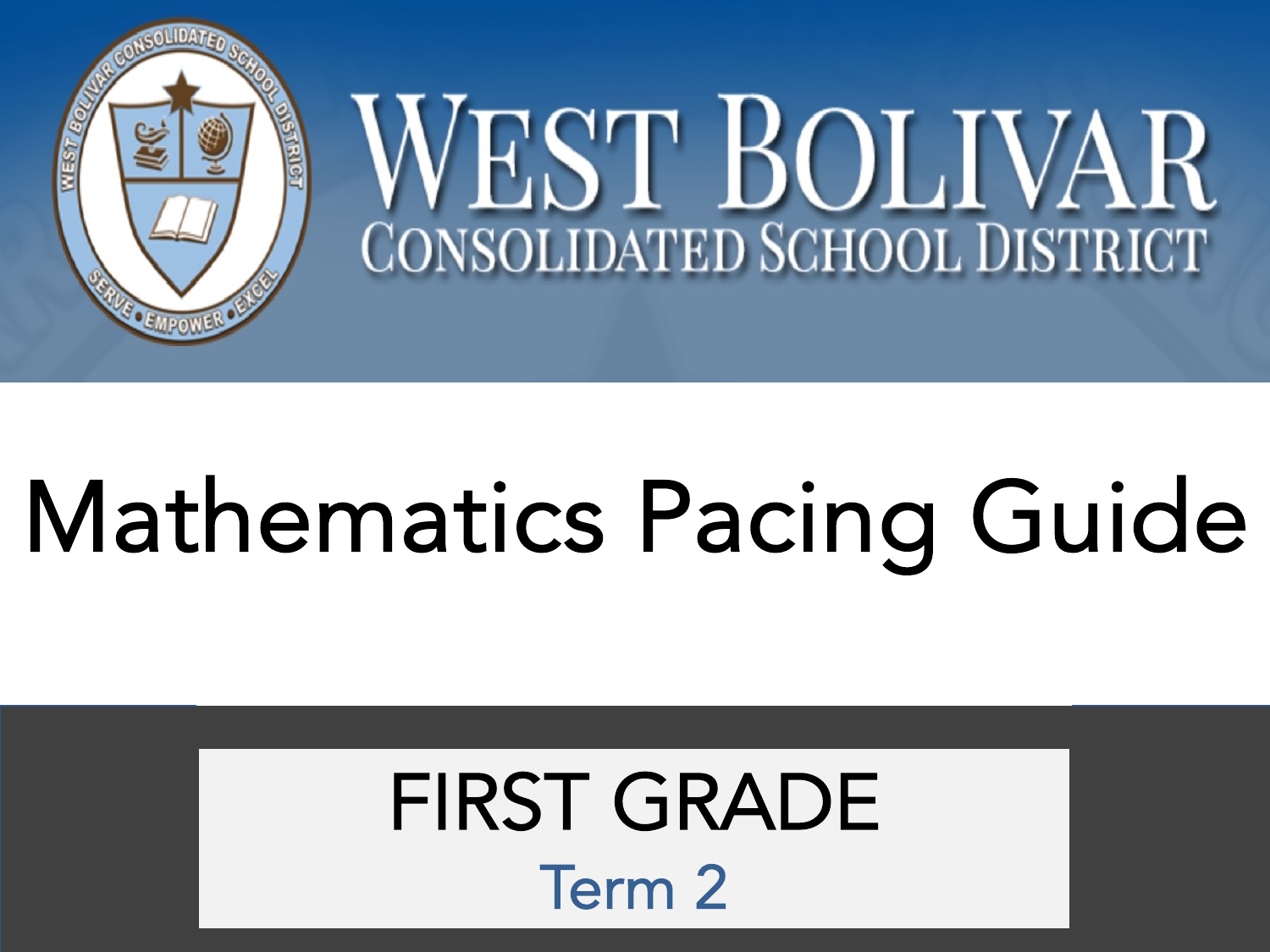

| <b>SECOND NINE WEEKS</b>                                                                                                                                                                                                                                                                                                                         |  |                                               |  |
|--------------------------------------------------------------------------------------------------------------------------------------------------------------------------------------------------------------------------------------------------------------------------------------------------------------------------------------------------|--|-----------------------------------------------|--|
| Unit 4: Subtraction within 20                                                                                                                                                                                                                                                                                                                    |  | Suggested Number of Days for Unit: 15 days    |  |
| <b>Standards</b>                                                                                                                                                                                                                                                                                                                                 |  | <b>Suggested Number of Instructional Days</b> |  |
| 1.OA.A.1<br>Use addition and subtraction within 20 to solve word problems involving situations of<br>adding to, taking from, putting together, taking apart, and comparing, with unknowns<br>in all positions, e.g., by using objects, drawings, and equations with a symbol for the<br>unknown number to represent the problem.                 |  | 3 Days                                        |  |
| 1. OA. A. 3<br>Apply properties of operations as strategies to add and subtract. 3 Examples: If $8 + 3$<br>$= 11$ is known, then $3 + 8 = 11$ is also known. (Commutative property of addition.) To<br>add $2 + 6 + 4$ , the second two numbers can be added to make a ten, so $2 + 6 + 4 = 2$<br>+ 10 = 12. (Associative property of addition.) |  | 3 Days                                        |  |
| 1.OA.B.4<br>Understand subtraction as an unknown-addend problem. For example, subtract 10 -<br>8 by finding the number that makes 10 when added to 8.                                                                                                                                                                                            |  | 3 Days                                        |  |
| 1.0A.C.5<br>Relate counting to addition and subtraction (e.g., by counting on 2 to add 2).                                                                                                                                                                                                                                                       |  | 2 Days                                        |  |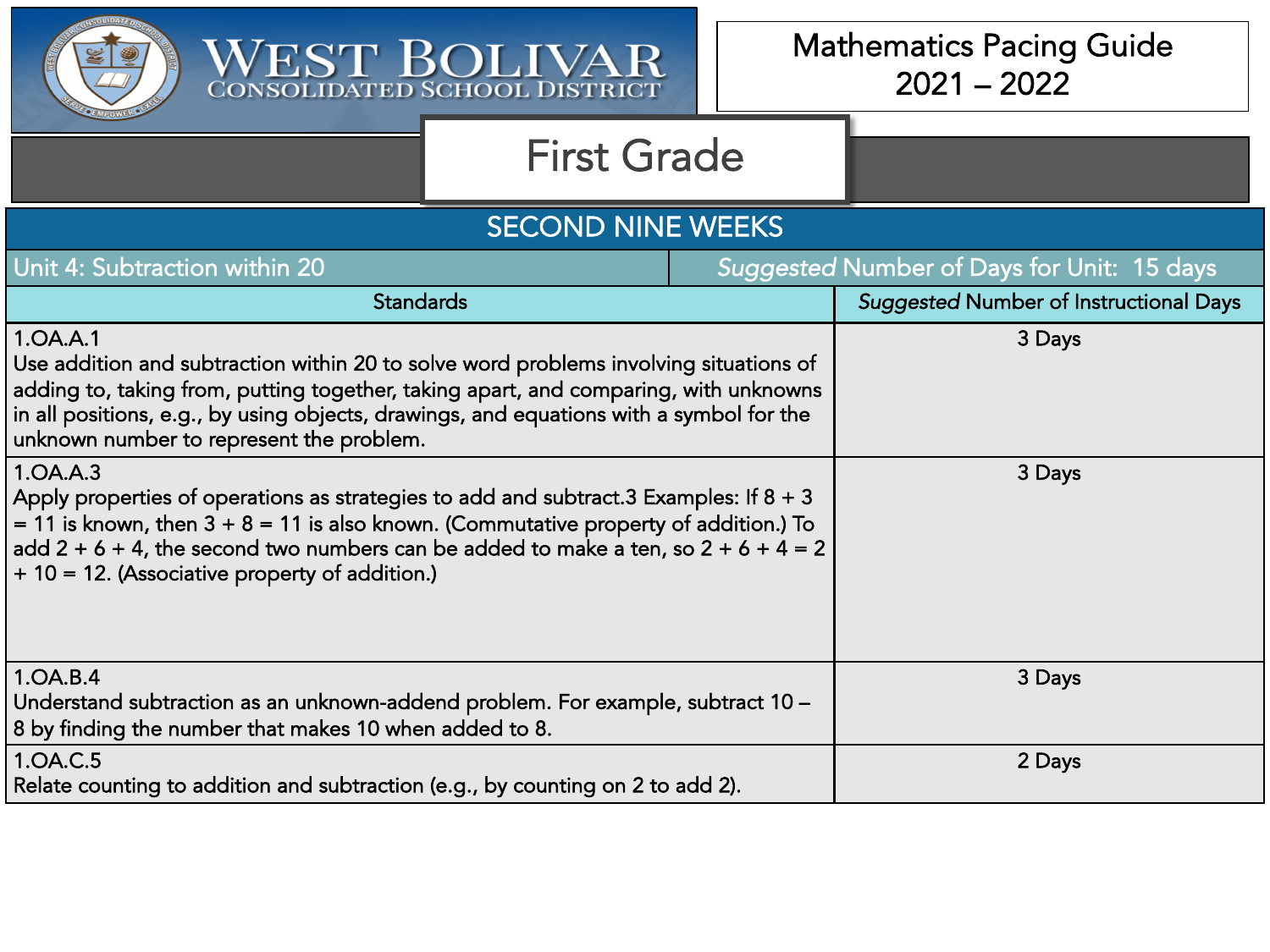| WEST BOLIVAR                                                                                                                                                                                                                                                                                                                                                                                                                                                                                                                                                | <b>Mathematics Pacing Guide</b><br>$2021 - 2022$                                    |        | <b>First Grade</b>                            |
|-------------------------------------------------------------------------------------------------------------------------------------------------------------------------------------------------------------------------------------------------------------------------------------------------------------------------------------------------------------------------------------------------------------------------------------------------------------------------------------------------------------------------------------------------------------|-------------------------------------------------------------------------------------|--------|-----------------------------------------------|
| Unit 4: Subtraction within 20                                                                                                                                                                                                                                                                                                                                                                                                                                                                                                                               |                                                                                     |        | Suggested Number of Days for Unit: 15 days    |
|                                                                                                                                                                                                                                                                                                                                                                                                                                                                                                                                                             | <b>Standards</b>                                                                    |        | <b>Suggested Number of Instructional Days</b> |
| 1.OA.C.6<br>Add and subtract within 20, demonstrating fluency for addition and subtraction within<br>10. Use strategies such as counting on; making ten (e.g., $8 + 6 = 8 + 2 + 4 = 10 + 4 = 1$<br>14); decomposing a number leading to a ten (e.g., $13 - 4 = 13 - 3 - 1 = 10 - 1 = 9$ );<br>using the relationship between addition and subtraction (e.g., knowing that $8 + 4 =$<br>12, one knows $12 - 8 = 4$ ); and creating equivalent but easier or known sums (e.g.,<br>adding $6 + 7$ by creating the known equivalent $6 + 6 + 1 = 12 + 1 = 13$ . |                                                                                     | 2 Days |                                               |
| <b>Unit Review</b>                                                                                                                                                                                                                                                                                                                                                                                                                                                                                                                                          |                                                                                     |        | 1 Day                                         |
| <b>Unit Assessment</b>                                                                                                                                                                                                                                                                                                                                                                                                                                                                                                                                      |                                                                                     |        | 1 Day                                         |
| Unit 5: Addition and Subtraction Using Tens and Mental<br><b>Strategies</b>                                                                                                                                                                                                                                                                                                                                                                                                                                                                                 |                                                                                     |        | Suggested Number of Days for Unit: 15 days    |
|                                                                                                                                                                                                                                                                                                                                                                                                                                                                                                                                                             | <b>Standards</b>                                                                    |        | <b>Suggested Number of Instructional Days</b> |
| 1.NBT.C.5<br>having to count; explain the reasoning used.                                                                                                                                                                                                                                                                                                                                                                                                                                                                                                   | Given a two-digit number, mentally find 10 more or 10 less than the number, without |        | 7 Days                                        |
| 1.NBT.C.6<br>Subtract multiples of 10 in the range 10–90 from multiples of 10 in the range 10–90<br>(positive or zero differences), using concrete models or drawings and strategies based<br>on place value, properties of operations, and/or the relationship between addition<br>and subtraction; relate the strategy to a written method and explain the reasoning<br>used.                                                                                                                                                                             |                                                                                     | 6 Days |                                               |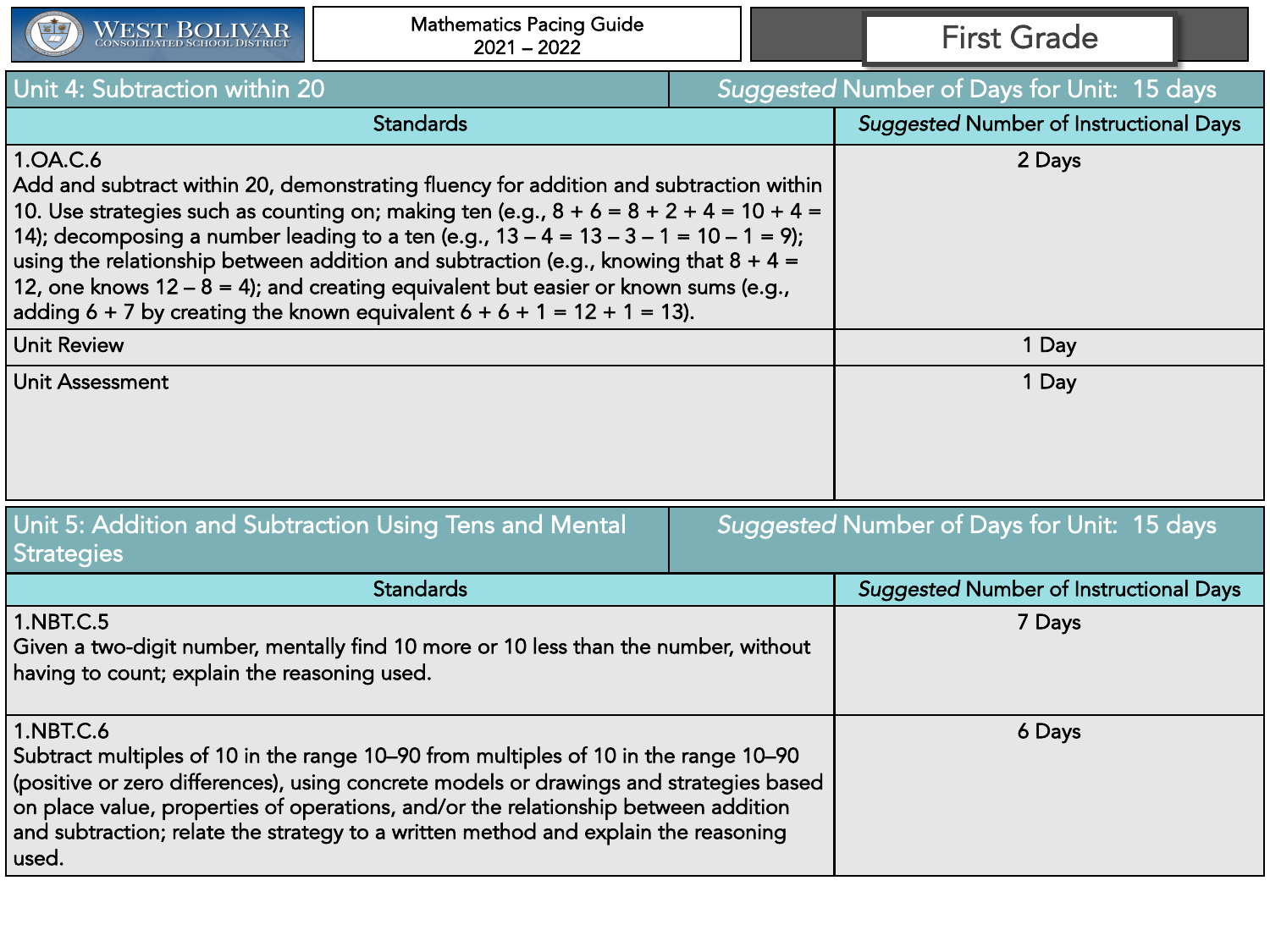| WEST BOLIVAR<br>$rac{2}{\sqrt{2}}$ | <b>Mathematics Pacing Guide</b><br>$2021 - 2022$       | <b>First Grade</b>                            |
|------------------------------------|--------------------------------------------------------|-----------------------------------------------|
| <b>Strategies</b>                  | Unit 5: Addition and Subtraction Using Tens and Mental | Suggested Number of Days for Unit: 15 days    |
|                                    | <b>Standards</b>                                       | <b>Suggested Number of Instructional Days</b> |
| Unit Review                        |                                                        | 1 Day                                         |
| Unit Assessment                    |                                                        | 1 Day                                         |
|                                    |                                                        |                                               |
|                                    |                                                        |                                               |

| Unit 6: Equivalence                                                                                                                                                                                                                                                                 | Suggested Number of Days for Unit: 10 days |                                                  |
|-------------------------------------------------------------------------------------------------------------------------------------------------------------------------------------------------------------------------------------------------------------------------------------|--------------------------------------------|--------------------------------------------------|
| <b>Standards</b>                                                                                                                                                                                                                                                                    |                                            | Suggested Number of Instructional<br><b>Days</b> |
| 1.OA.D.7<br>Understand the meaning of the equal sign and determine if equations involving<br>addition and subtraction are true or false. For example, which of the following<br>equations are true and which are false? $6 = 6$ , $7 = 8 - 1$ , $5 + 2 = 2 + 5$ , $4 + 1 = 5 + 2$ . |                                            | 4 Days                                           |
| 1.OA.D.8<br>Determine the unknown whole number in an addition or subtraction equation relating<br>three whole numbers. For example, determine the unknown number that makes the<br>equation true in each of the equations $8+?=11,5=$ -3,6+6=                                       |                                            | 4 Days                                           |
| <b>Unit Review</b>                                                                                                                                                                                                                                                                  |                                            | 1 Day                                            |
| <b>Unit Assessment</b>                                                                                                                                                                                                                                                              |                                            | 1 Day                                            |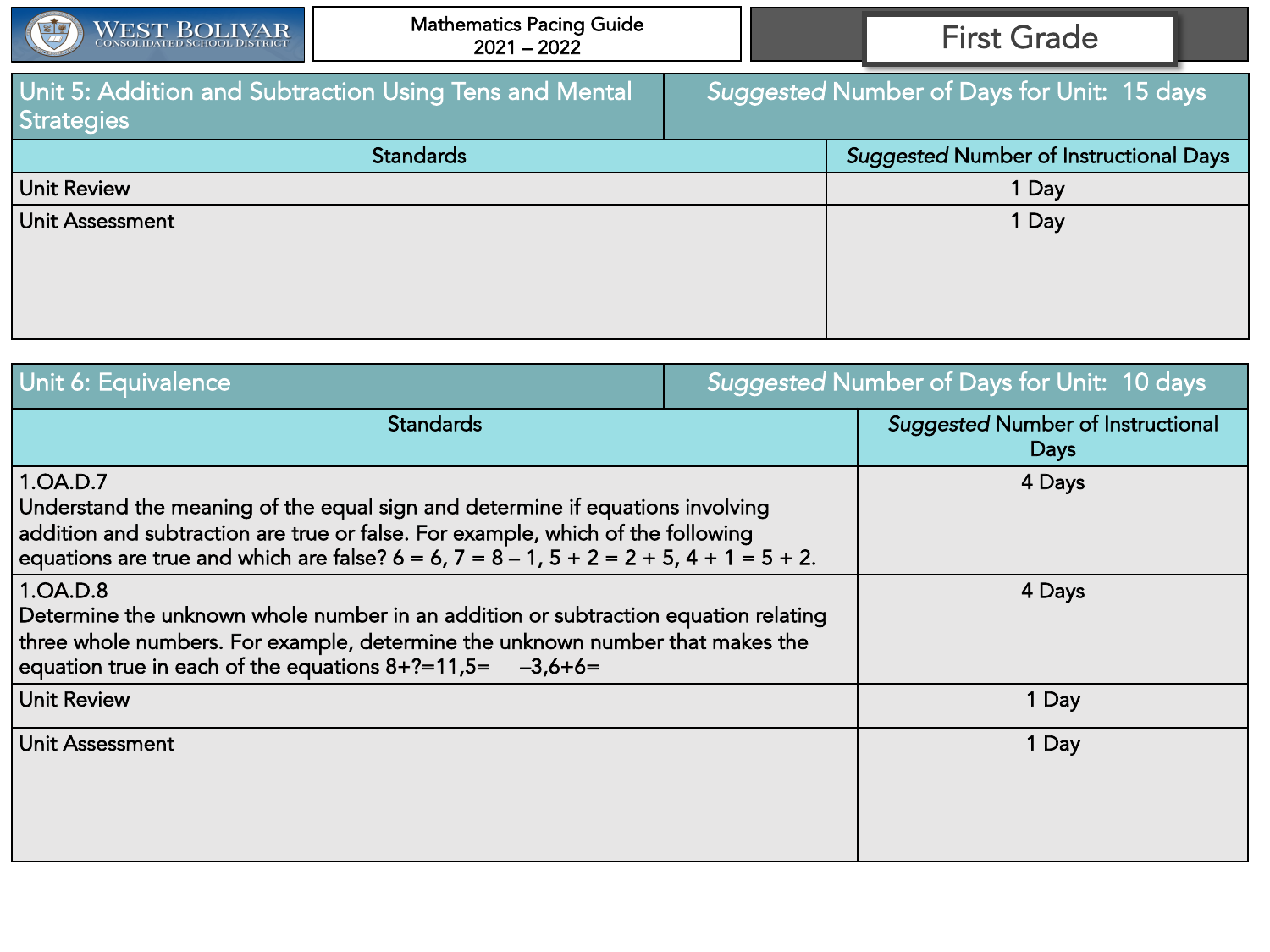

## Mathematics Pacing Guide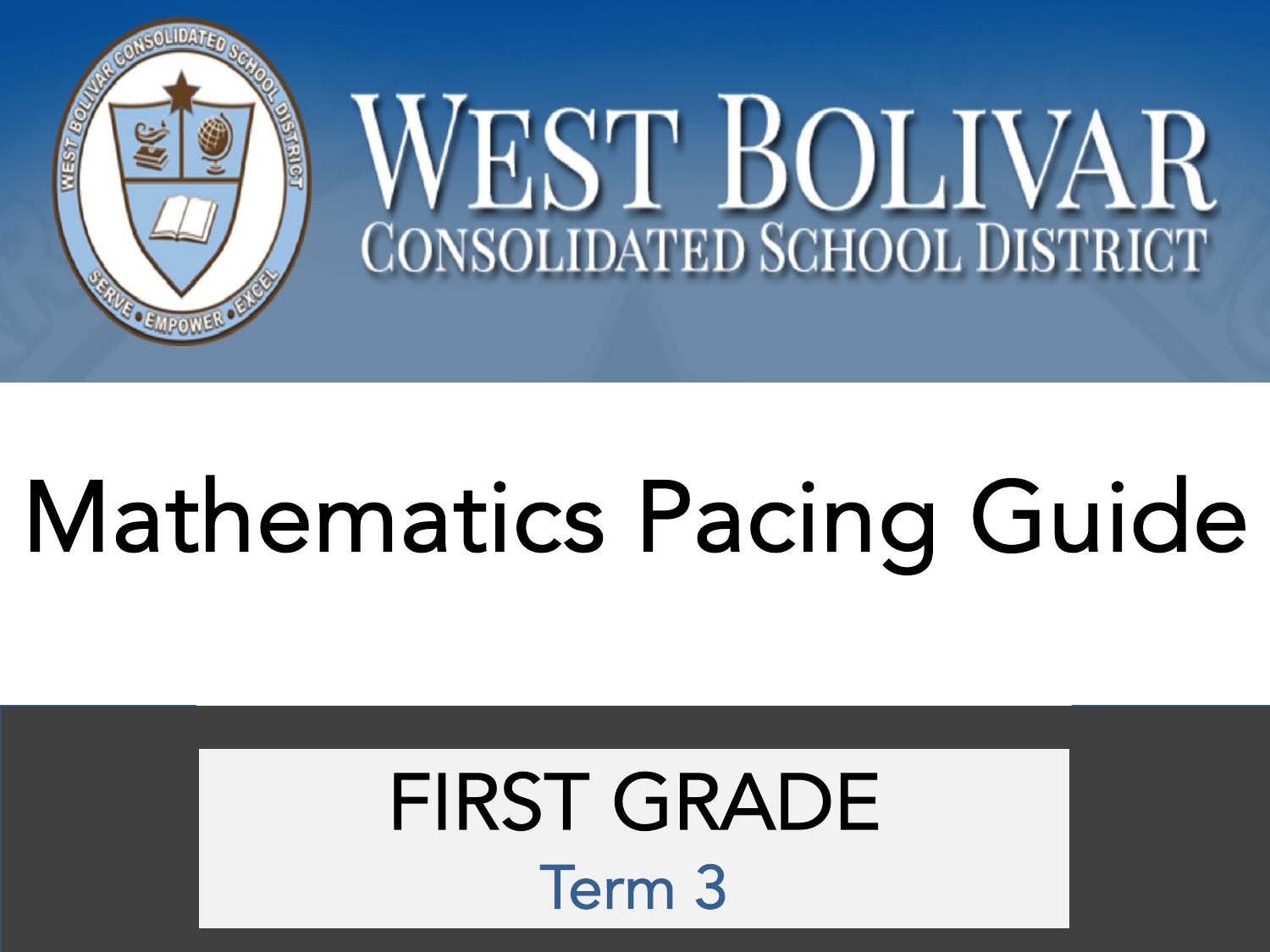

WEST BOLIVAR

| <b>THIRD NINE WEEKS</b>                                                                                                                                                                                                                                                                                                                                                                                                                                                                                                               |  |                                               |  |
|---------------------------------------------------------------------------------------------------------------------------------------------------------------------------------------------------------------------------------------------------------------------------------------------------------------------------------------------------------------------------------------------------------------------------------------------------------------------------------------------------------------------------------------|--|-----------------------------------------------|--|
| Unit 7: Addition and Subtraction Within 100                                                                                                                                                                                                                                                                                                                                                                                                                                                                                           |  | Suggested Number of Days for Unit: 10 days    |  |
| <b>Standards</b>                                                                                                                                                                                                                                                                                                                                                                                                                                                                                                                      |  | <b>Suggested Number of Instructional Days</b> |  |
| 1.0A.B.3<br>Apply properties of operations as strategies to add and subtract.3 Examples: If 8 $+$ 3<br>$= 11$ is known, then $3 + 8 = 11$ is also known. (Commutative property of addition.)<br>To add $2 + 6 + 4$ , the second two numbers can be added to make a ten, so $2 + 6 +$<br>$4 = 2 + 10 = 12$ . (Associative property of addition.)                                                                                                                                                                                       |  | 3 Days                                        |  |
| 1.0A.B.4<br>Understand subtraction as an unknown-addend problem. For example, subtract 10 -<br>8 by finding the number that makes 10 when added to 8.                                                                                                                                                                                                                                                                                                                                                                                 |  | 3 Days                                        |  |
| 1.OA.C.5<br>Relate counting to addition and subtraction (e.g., by counting on 2 to add 2).                                                                                                                                                                                                                                                                                                                                                                                                                                            |  | 2 Days                                        |  |
| 1.NBT.C.4<br>Add within 100, including adding a two-digit number and a one-digit number, and<br>adding a two-digit number and a multiple of 10, using concrete models or drawings<br>and strategies based on place value, properties of operations, and/or the<br>relationship between addition and subtraction; relate the strategy to a written<br>method and explain the reasoning used. Understand that in adding two-digit<br>numbers, one adds tens and tens, ones and ones; and sometimes it is necessary to<br>compose a ten. |  |                                               |  |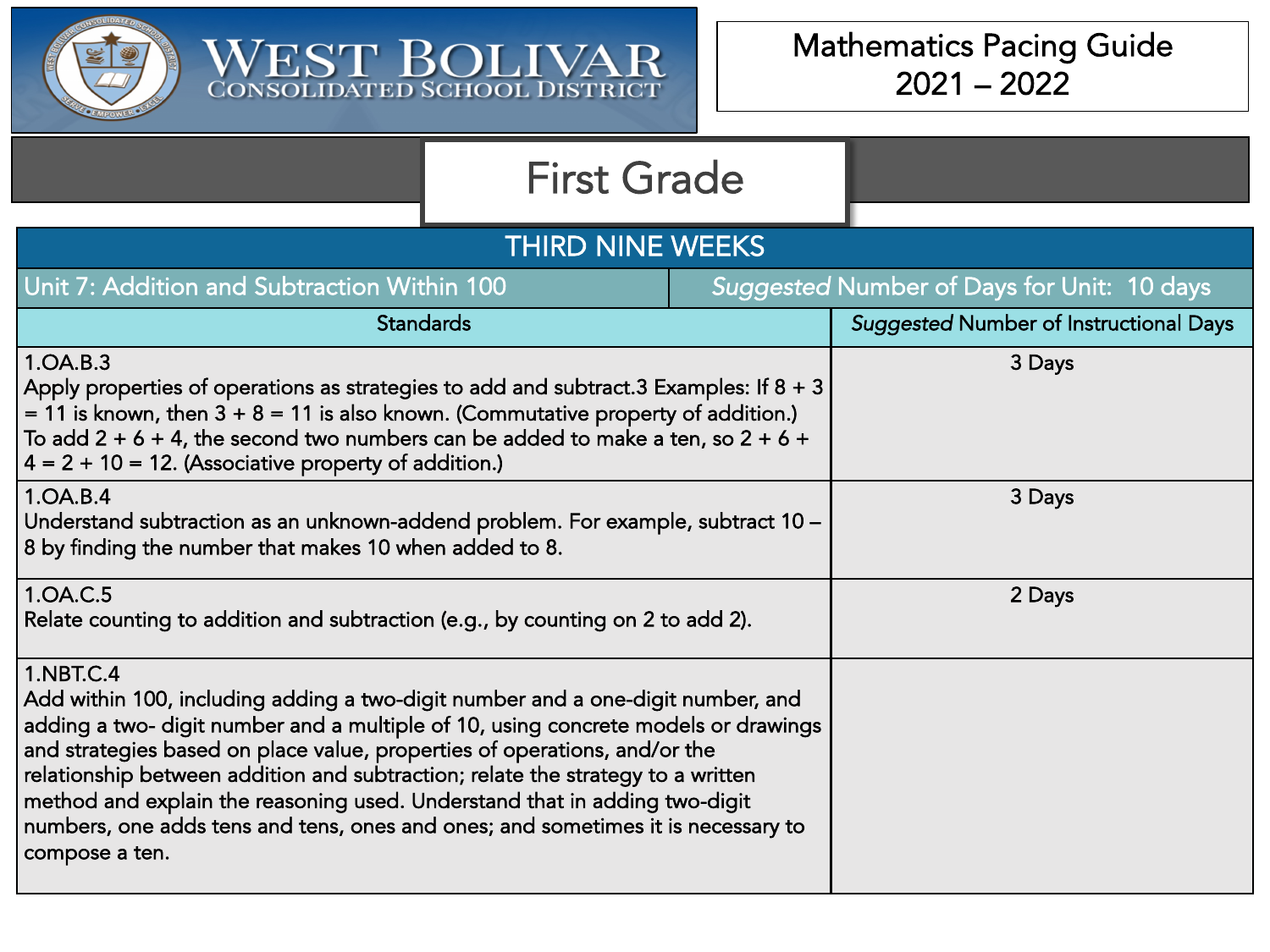

| Suggested Number of Days for Unit: 10 days |                                               |
|--------------------------------------------|-----------------------------------------------|
|                                            | <b>Suggested Number of Instructional Days</b> |
|                                            | 1 Day                                         |
|                                            | 1 Day                                         |
|                                            |                                               |
|                                            |                                               |
|                                            |                                               |

| Unit 8: Time and Calendar                                                                 | Suggested Number of Days for Unit: 15 days |                                               |
|-------------------------------------------------------------------------------------------|--------------------------------------------|-----------------------------------------------|
| <b>Standards</b>                                                                          |                                            | <b>Suggested Number of Instructional Days</b> |
| 1.MD.B.3a<br>Tell and write time in hours and half-hours using analog and digital clocks. |                                            | 6 Days                                        |
| 1.MD.B.3b<br>Tell and write time in hours and half-hours using analog and digital clocks. |                                            | 7 Days                                        |
| <b>Unit Review</b>                                                                        |                                            | 1 Day                                         |
| Unit Assessment                                                                           |                                            | 1 Day                                         |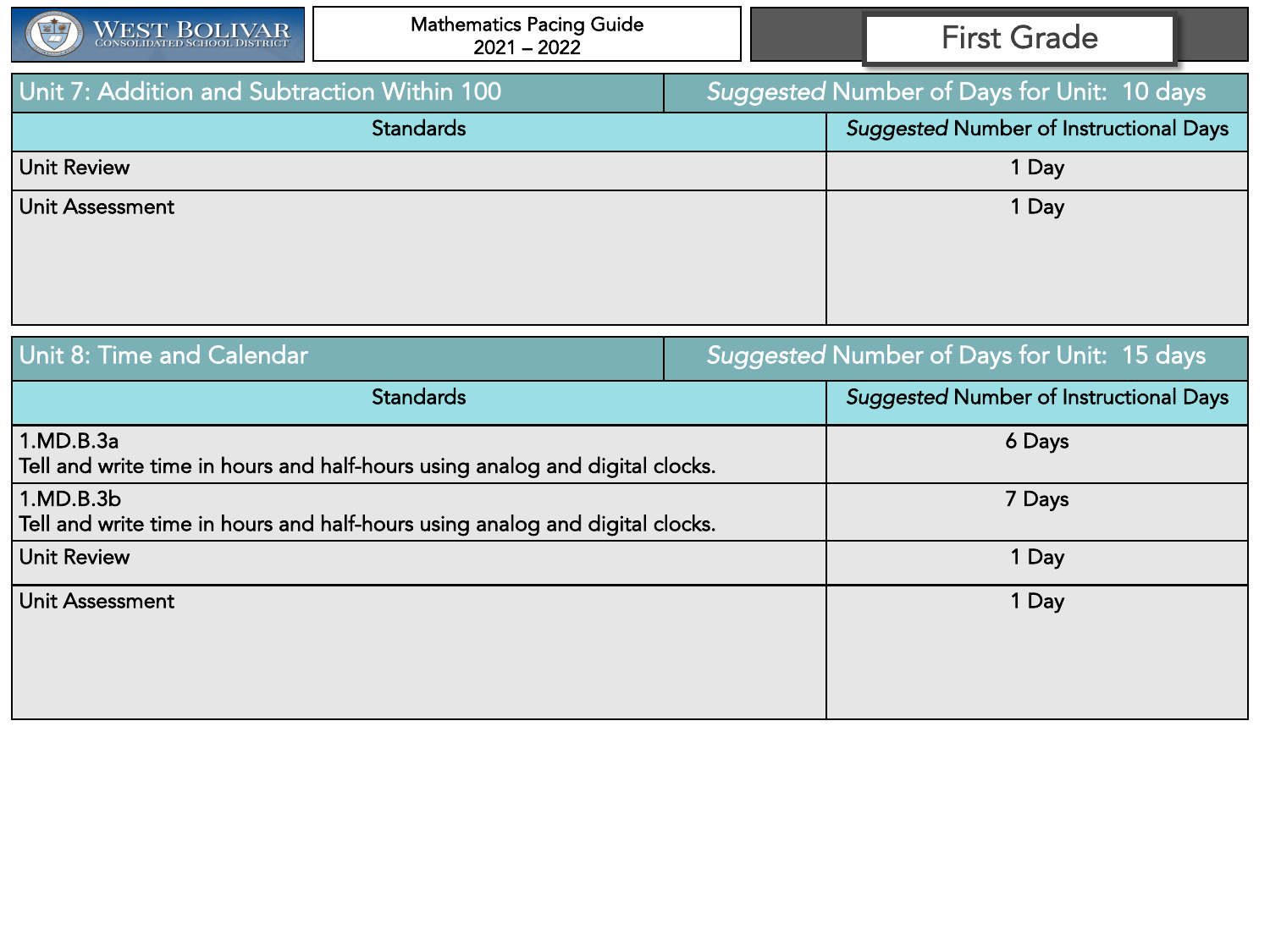

| Unit 9: Money                                                                                                                                                                                                          | <b>Suggested Number of Days for Unit: 15 days</b> |
|------------------------------------------------------------------------------------------------------------------------------------------------------------------------------------------------------------------------|---------------------------------------------------|
| <b>Standards</b>                                                                                                                                                                                                       | <b>Suggested Number of Instructional Days</b>     |
| 1.MD.D.5a<br>Identify the value of all U.S. coins (penny, nickel, dime, quarter, half-dollar, and dollar<br>coins). Use appropriate cent and dollar notation (e.g., 25¢, \$1).                                         | 3 Days                                            |
| 1.MD.D.5b<br>Know the comparative values of all U.S. coins (e.g., a dime is of greater value than<br>a nickel).                                                                                                        | 3 Days                                            |
| 1.MD.D.5c<br>Count like U.S. coins up to the equivalent of a dollar.                                                                                                                                                   | 4 Days                                            |
| 1.MD.D.5d<br>Find the equivalent value for all greater value U.S. coins using like value smaller<br>coins (e.g., 5 pennies equal 1 nickel; 10 pennies equal one dime, but not 1 nickel<br>and 5 pennies equal 1 dime). | 3 Days                                            |
| <b>Unit Review</b>                                                                                                                                                                                                     | 1 Day                                             |
| Unit Assessment                                                                                                                                                                                                        | 1 Day                                             |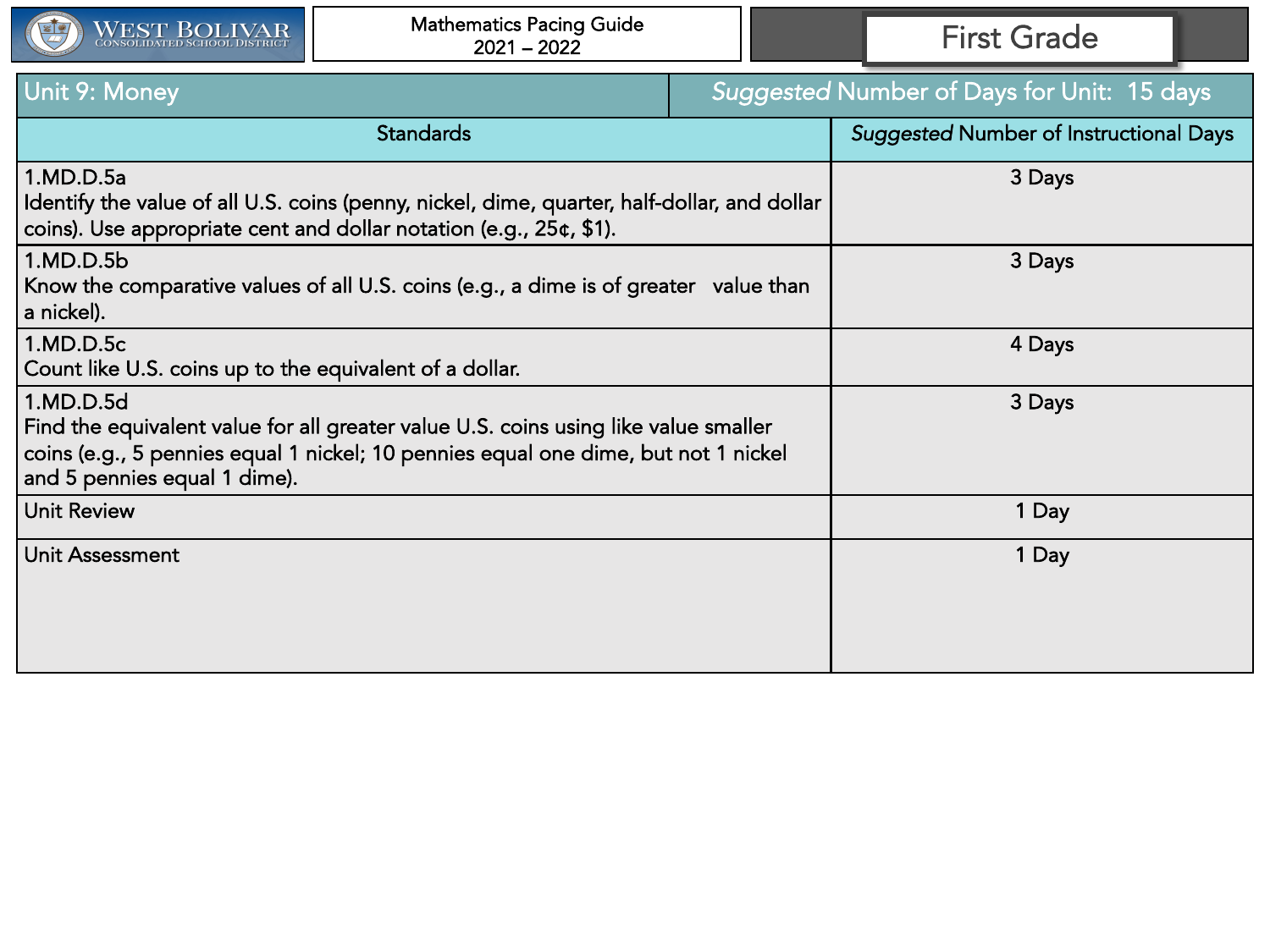

## Mathematics Pacing Guide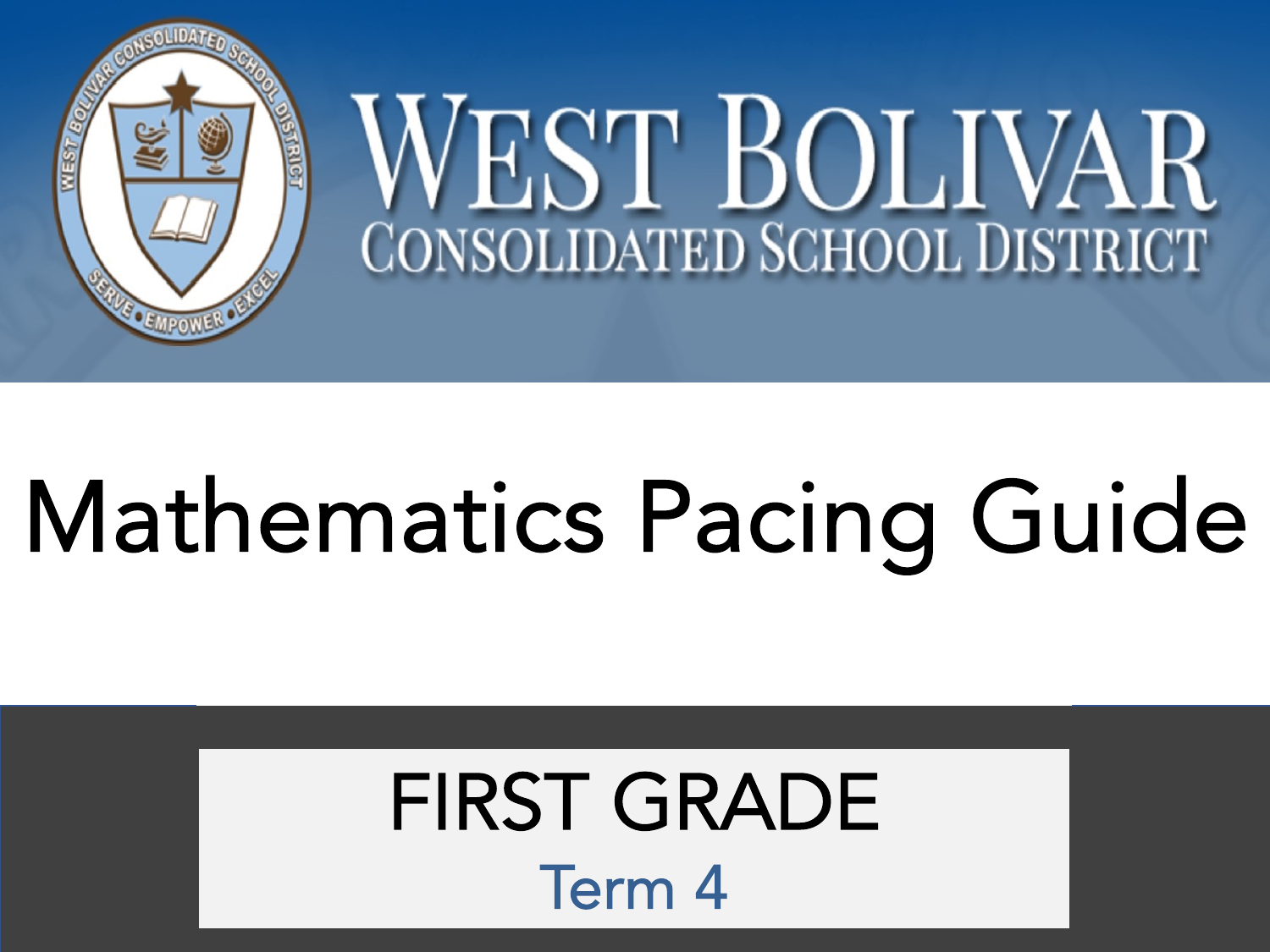

WEST BOLIVAR

#### FOURTH NINE WEEKS

| Unit 10: Represent and Interpret Data                                                                                                                                                                                                            | Suggested Number of Days for Unit: 10 days |                                               |
|--------------------------------------------------------------------------------------------------------------------------------------------------------------------------------------------------------------------------------------------------|--------------------------------------------|-----------------------------------------------|
| <b>Standards</b>                                                                                                                                                                                                                                 |                                            | <b>Suggested Number of Instructional Days</b> |
| 1.MD.C.4<br>Organize, represent, and interpret data with up to three categories; ask and answer<br>questions about the total number of data points, how many in each category, and<br>how many more or less are in one category than in another. |                                            | 8 Days                                        |
| <b>Unit Review</b>                                                                                                                                                                                                                               |                                            | 1 Day                                         |
| <b>Unit Assessment</b>                                                                                                                                                                                                                           |                                            | 1 Day                                         |

| Unit 11: Measuring Lengths                                                                                           | Suggested Number of Days for Unit: 10 days |                                        |
|----------------------------------------------------------------------------------------------------------------------|--------------------------------------------|----------------------------------------|
| <b>Standards</b>                                                                                                     |                                            | Suggested Number of Instructional Days |
| 1.MD.A.1<br>Order three objects by length; compare the lengths of two objects indirectly by<br>using a third object. |                                            | 4 Days                                 |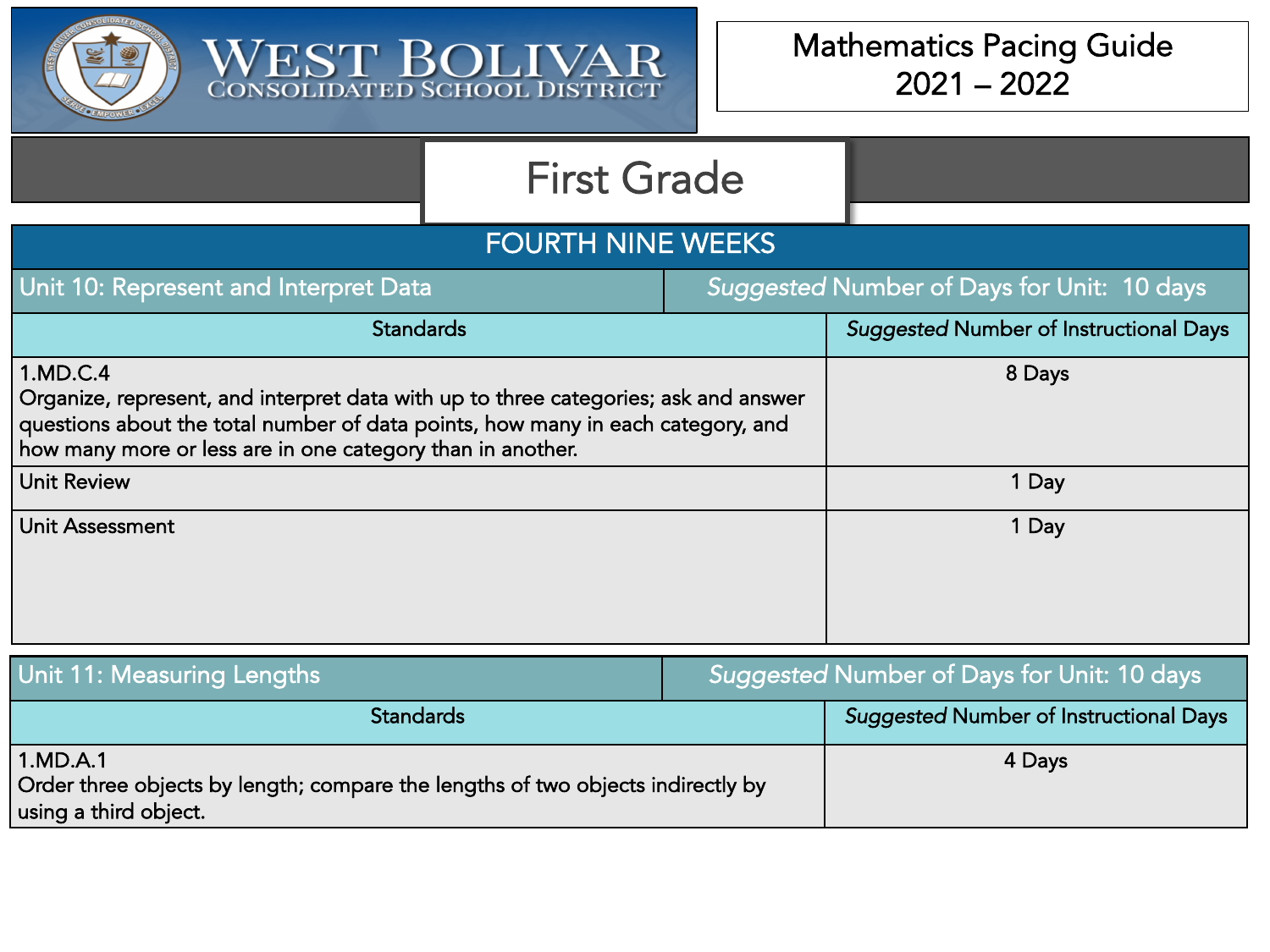| WEST BOLIVAR                                                                                                                                                                                                                                                                                                                                                                                                                       | <b>Mathematics Pacing Guide</b><br>$2021 - 2022$ |                                            | <b>First Grade</b>                            |
|------------------------------------------------------------------------------------------------------------------------------------------------------------------------------------------------------------------------------------------------------------------------------------------------------------------------------------------------------------------------------------------------------------------------------------|--------------------------------------------------|--------------------------------------------|-----------------------------------------------|
| Unit 11: Measuring Lengths                                                                                                                                                                                                                                                                                                                                                                                                         |                                                  | Suggested Number of Days for Unit: 10 days |                                               |
|                                                                                                                                                                                                                                                                                                                                                                                                                                    | <b>Standards</b>                                 |                                            | <b>Suggested Number of Instructional Days</b> |
| 1.MD.A.2<br>Express the length of an object as a whole number of length units, by laying multiple<br>copies of a shorter object (the length unit) end to end; understand that the length<br>measurement of an object is the number of same-size length units that span it with<br>no gaps or overlaps. Limit to contexts where the object being measured is spanned<br>by a whole number of length units with no gaps or overlaps. |                                                  |                                            | 4 Days                                        |
| <b>Unit Review</b>                                                                                                                                                                                                                                                                                                                                                                                                                 |                                                  |                                            | 1 Day                                         |
| Unit Assessment                                                                                                                                                                                                                                                                                                                                                                                                                    |                                                  |                                            | 1 Day                                         |

| Unit 12: 2D and 3D Shapes                                                                                                                                                                                                                                                                                                          | Suggested Number of Days for Unit: 10 days |                                               |
|------------------------------------------------------------------------------------------------------------------------------------------------------------------------------------------------------------------------------------------------------------------------------------------------------------------------------------|--------------------------------------------|-----------------------------------------------|
| <b>Standards</b>                                                                                                                                                                                                                                                                                                                   |                                            | <b>Suggested Number of Instructional Days</b> |
| 1.G.A.1<br>Distinguish between defining attributes (e.g., triangles are closed and three-sided)<br>versus non- defining attributes (e.g., color, orientation, overall size); build and draw<br>shapes to possess defining attributes.                                                                                              |                                            | 4 Days                                        |
| 1.G.A.2<br>Compose two-dimensional shapes (rectangles, squares, trapezoids, triangles, half-<br>circles, and quarter-circles) or three-dimensional shapes (cubes, right rectangular<br>prisms, right circular cones, and right circular cylinders) to create a composite shape<br>and compose new shapes from the composite shape. |                                            | 4 Days                                        |
| <b>Unit Review</b>                                                                                                                                                                                                                                                                                                                 |                                            | 1 Day                                         |